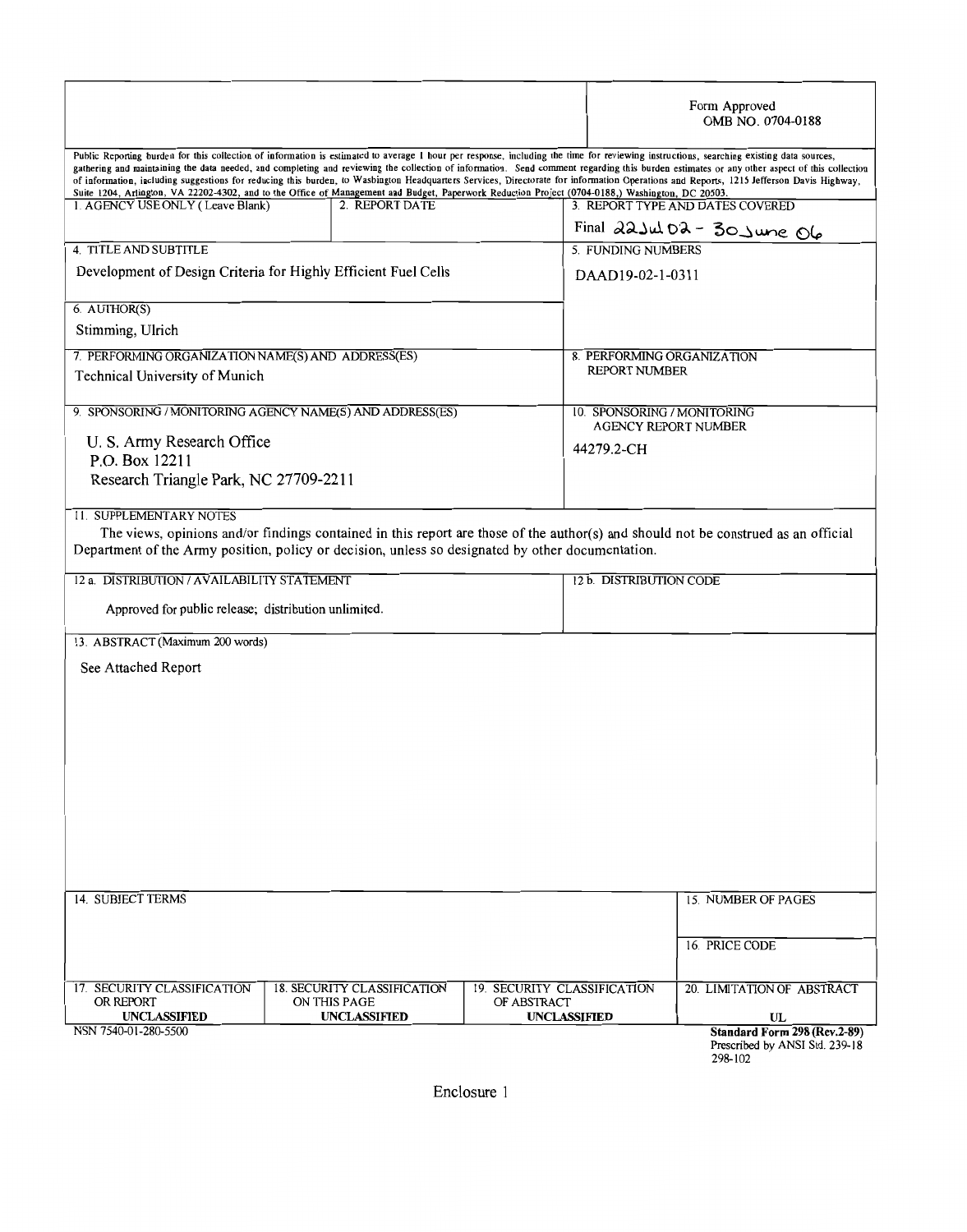## **Final Progress Report (Jan. 2002 to Aug. 2005)**

#### **Introduction**

 Catalytic activity of islands and single clusters prepared on different substrates using either delocalized deposition pulse technique or tip induced deposition in a electrochemical scanning tunneling microscope  $(EC - STM)$  was studied in order to determine the optimal size and distribution of catalytic active metals. Activity at these islands, single clusters, as well as cluster arrays has been measured in situ immediately after preparation to avoid degeneration. In case of single Pd clusters and cluster arrays, our new developed technique utilizing an STM tip for local reactivity measurements has been applied. Furthermore, a novel preparation procedure for catalytically active nanoprobes has been developed to apply the pH – sensing effect of hydrogen loaded Pd in future investigations.

#### **Pd on Au(111):**

The influence of the substrate on the properties of Pd ad layers on  $Au(111)$  was investigated as a function of the morphology of the Pd deposits (Fig. 1). The relation between the binding energy of d-electrons of Pd on Au(111) and their activity regarding proton reduction in aqueous perchloric solution was investigated by X-ray photoelectron spectroscopy and galvanostatic reactivity measurements. Morphology and stability of epitaxially grown Pd layers and sub-monolayers on Au(111) were characterized by cyclic voltammetry and scanning tunneling microscopy prior and after the reactivity measurements. The proton reduction rate increases with decreasing thickness of the Pd layers from 3 to 1 ML by a factor of three, much smaller than predicted by Nørskov. By contrast, at Pd coverage below 1 ML the proton reduction rate increases by up to one order of magnitude, which may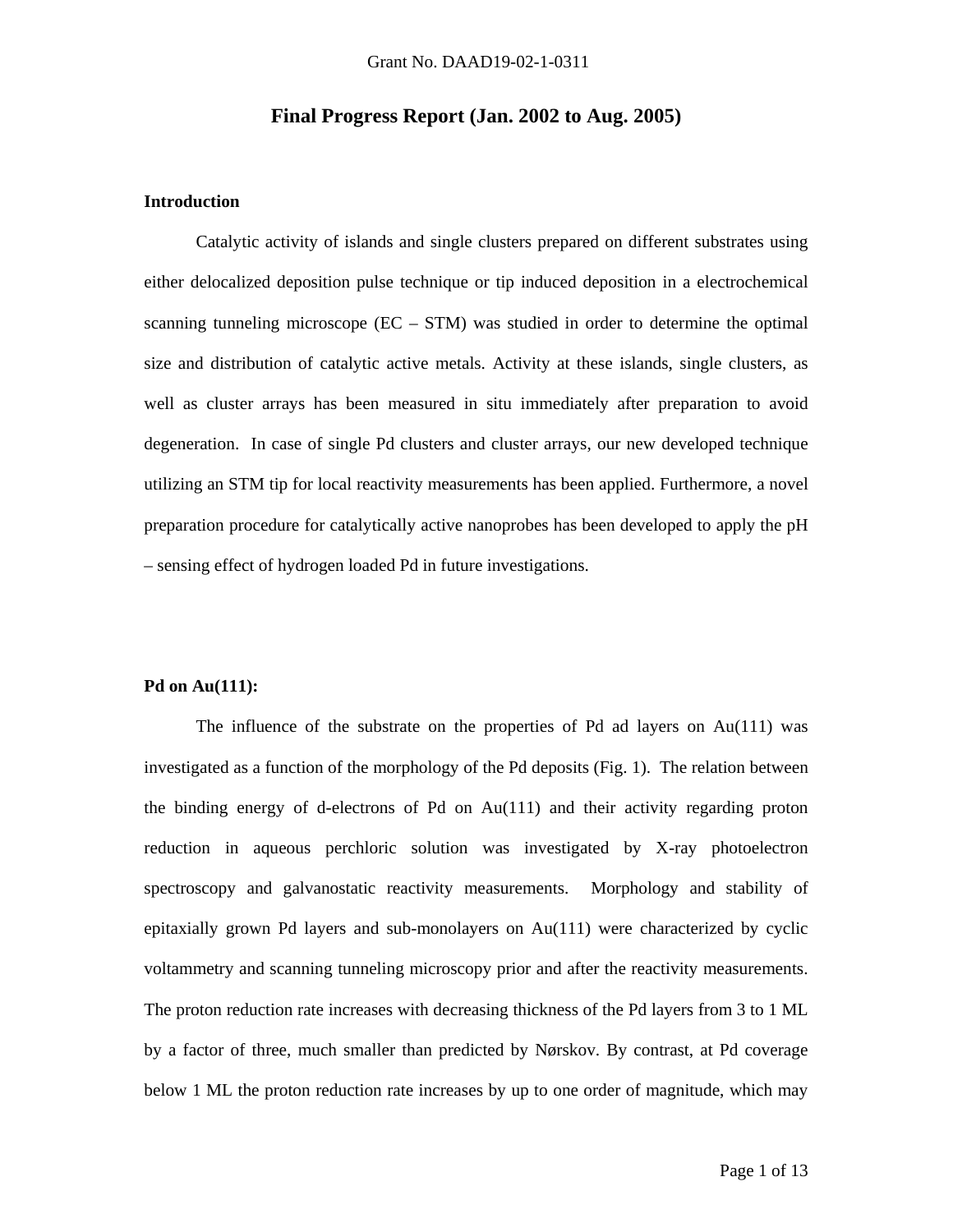confirm an additional contribution of the spill over of hydrogen onto the  $Au(111)$  terraces (Fig. 2).

 Pd coverage below 1 monolayer (ML) show an increase of the proton reduction rate by up to one order of magnitude, compared to a single ML of Pd on  $Au(111)$ . In order to proof this, Pd ad layers on Au(111) were prepared with a small island size distribution and different island density using a two step potential pulse technique. During a first nucleation step clusters were formed on Au(111). The applied over potential of this first step determines the density of particles. In a subsequent growth step these nuclei were grown to larger particles with the desired size. Thus, an independent variation of size and density of Pd islands on Au(111) can be derived varying over potential within the first and time in the second step. So far, the distribution of island diameters, as determined from in-situ scanning tunneling microscopy (STM) measurements, could be improved to have size values of approximately 1 – 1.5 nm, and maxima below 2 nm. The morphology and stability of these Pd islands on Au(111) were characterized by cyclic voltammetry and STM prior and after the reactivity measurements. The activity of samples showing very small cluster diameters and very small size distribution at low coverage is increased by up to one order of magnitude as compared to our previous findings at samples showing larger Pd islands. Thus, the activity data for Pd islands seem to increase further with decreasing cluster size, and, thus, converge with the activity data derived from our activity measurements at single clusters utilizing our previously developed in-situ technique for local activity measurements (Fig. 3). This technique measures hydrogen oxidation current at the STM tip, which results from the hydrogen produced by proton reduction at the Pd cluster or cluster array on Au(111) underneath the STM tip (Fig. 4).

 In order to separate effects of electronic modification of terrace atoms in the nano islands from effects of edge atoms the dependence of proton reduction rate as a function of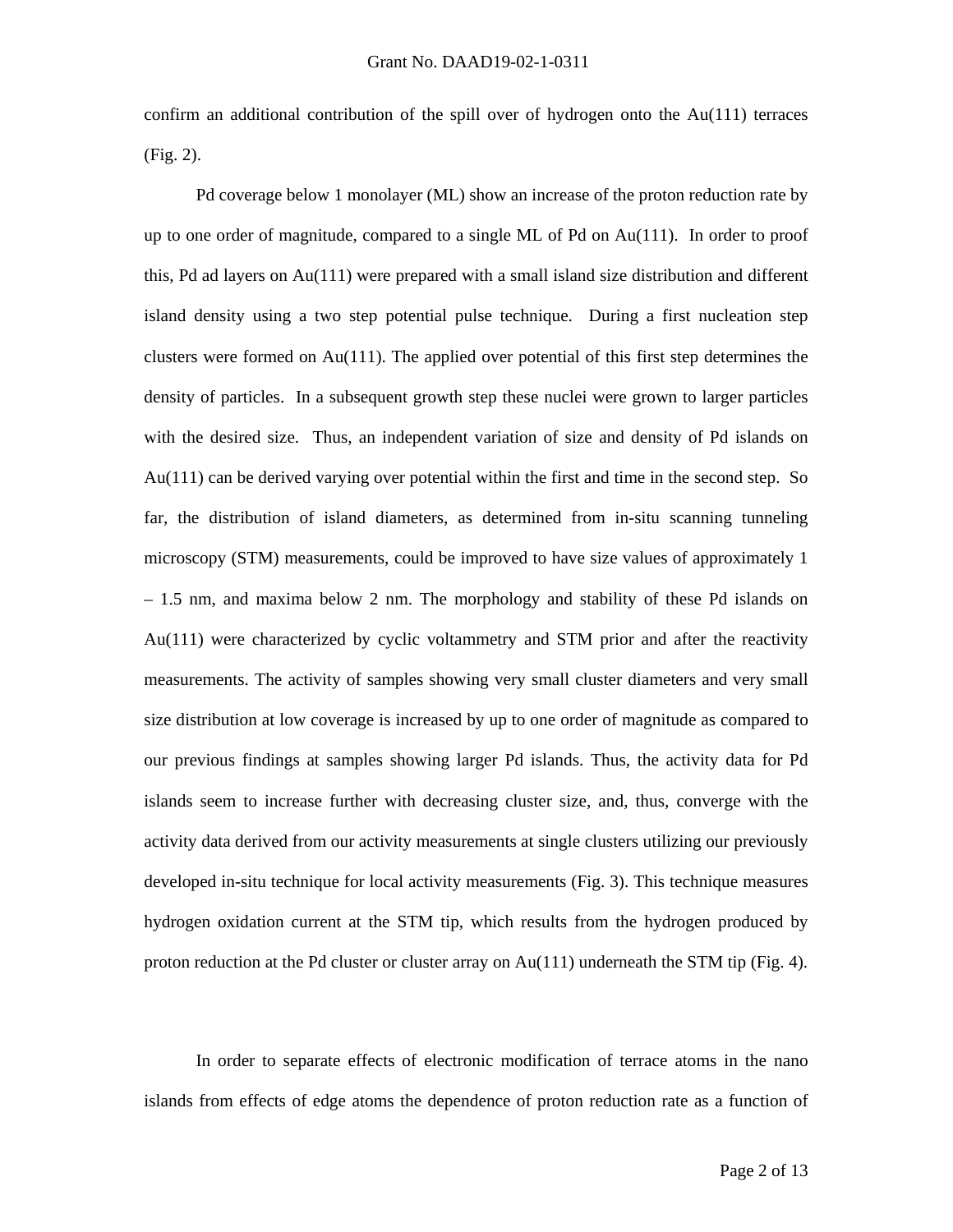#### Grant No. DAAD19-02-1-0311

the ratio of edge atoms vs. terrace atoms of the Pd islands has been investigated by varying the size of the islands. The influence of the edge atoms of the Pd islands on the proton reduction rate at Pd islands on Au(111) has been found to be small and not significant.

 Single clusters and cluster arrays consisting of clusters with same size have been fabricated utilizing the well known tip induced deposition procedure (Fig.5). A Pd loaded Au or Pt tip (Fig. 6) is approached towards the substrate untill it gently touches the surface and a "jump to contact" occurs resulting in a localized cluster deposition underneath the tip (Fig 7). After deposition of a defined number of clusters their activity was determined using our previously developed in-situ technique for local activity measurements (Fig. 3). It is found for arrays consisting of a few Pd clusters, that the current measured for Pd cluster arrays at a particular overpotential increases not linearly with the number of clusters in the array (Fig. 8). Moreover, we found a dependence of the deposited clusters on the cluster separation. The distance between the clusters seems to have an optimum for catalytic activity. Since the increased activity of single Pd clusters should be caused by the shift in the center of the dband and the spill over effect of hydrogen evolved at the Pd cluster, which diffuses onto the surrounding Au(111) terraces where it finally desorbs into the electrolyte, variations in the hydrogen evolution current are expected due to the separation of the Pd clusters on the same Au(111) surface.

## **Pd on Cu surfaces:**

 Pd clusters have been prepared on different single crystal Cu surfaces utilizing the above mentioned deposition routine (Fig. 9 and Fig. 10). The d-band model by Hammer and Nørskov predicts a change in activity due to the magnitude and the sign of mismatch in the lattice constants. The lattice constant of Cu is somewhat smaller than that of Pd leading to a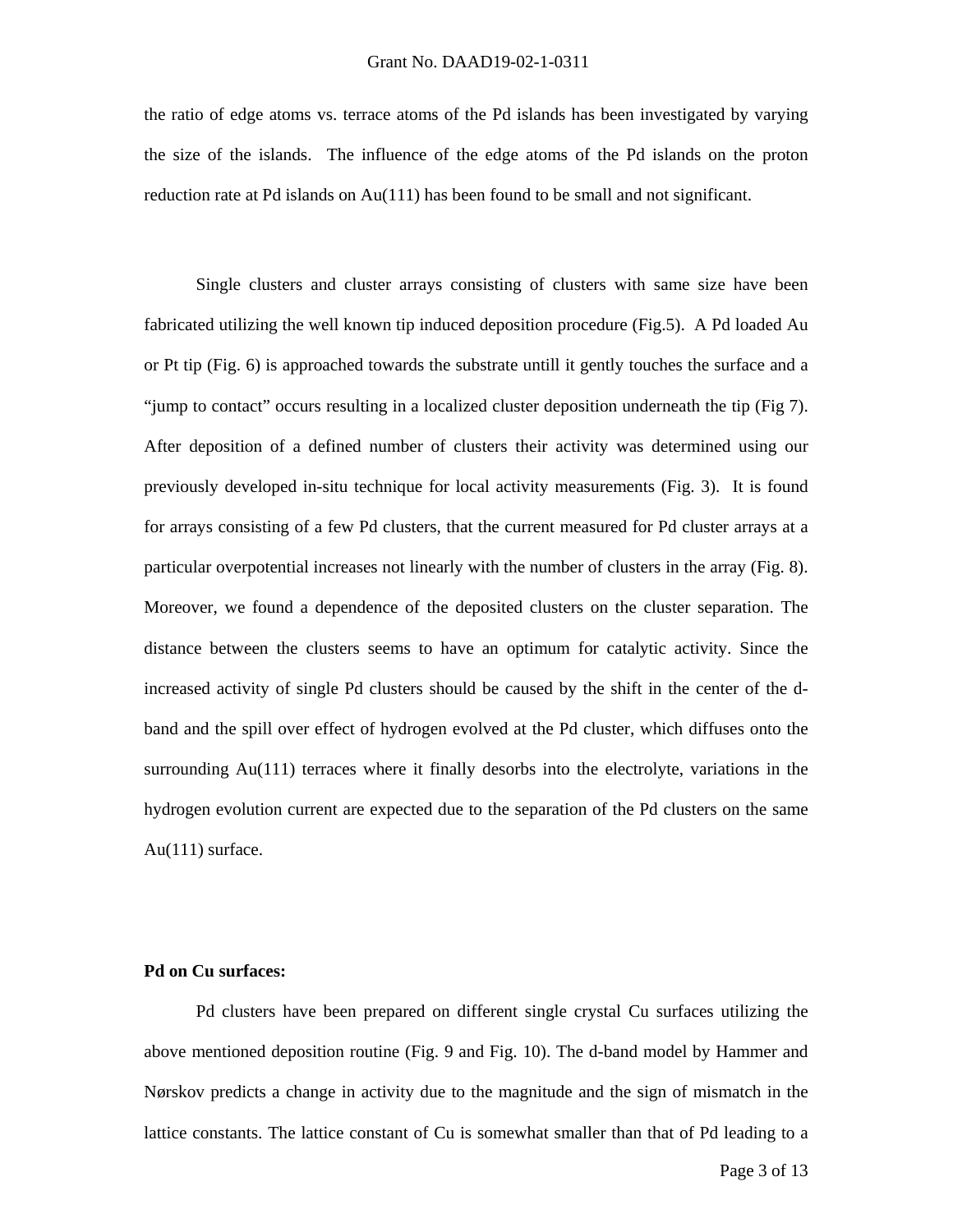slight compression in the Pd layer in contrast to Pd on Au where the Pd –Pd distance is increased by approx. 5%. Consequently, we find in contrast to the high activity of Pd clusters on Au(111), that Pd clusters on Cu(111), Cu(110), and Cu(100) surfaces show an activity that is not enhanced s found for Pd on Au. This result is expected from the d-band model by Nørskov [1,2].

#### **Development of a pH sensitive nanosensor:**

 In addition to the indirect technique of measuring local reactivity of a Pd cluster using the reverse catalytic reaction current at the STM tip, a second technique to locally characterize catalytic activity has been developed, using STM tips as local pH sensors. A direct technique allows characterizing reactions, where a product cannot be detected by a reverse reaction. We will use this technique for investigations of methanol oxidation, oxygen reduction, and proton reduction (in comparison to the indirect technique). The STM tip sensors are prepared from Pd wire by electrochemical etching and subsequent saturation with  $H_2$  (Fig. 11). They show an open cell potential which is determined by the proton concentration at the STM tip position. In order to calibrate the pH sensing hydrogen loaded Pd tip, we developed a calibration graph utilizing a commercially available pH sensor (Fig. 11). The obtained calibration curves allow use to apply this technique in the EC – STM. The local volume which can be probed by this technique is as small as approximately  $10^{-15}$  cm<sup>3</sup>. The stability of hydrogen loaded Pd tips has been proven to be suitable for precision in-situ measurements of local proton concentration around an active metal cluster. STM tip isolation results presently in a small degradation of sensor performance, which still must be optimized. First in-situ measurements of local changes in proton concentration above active Pd clusters on Au(111) were performed using an newly developed amplifier in the STM circuitry. An important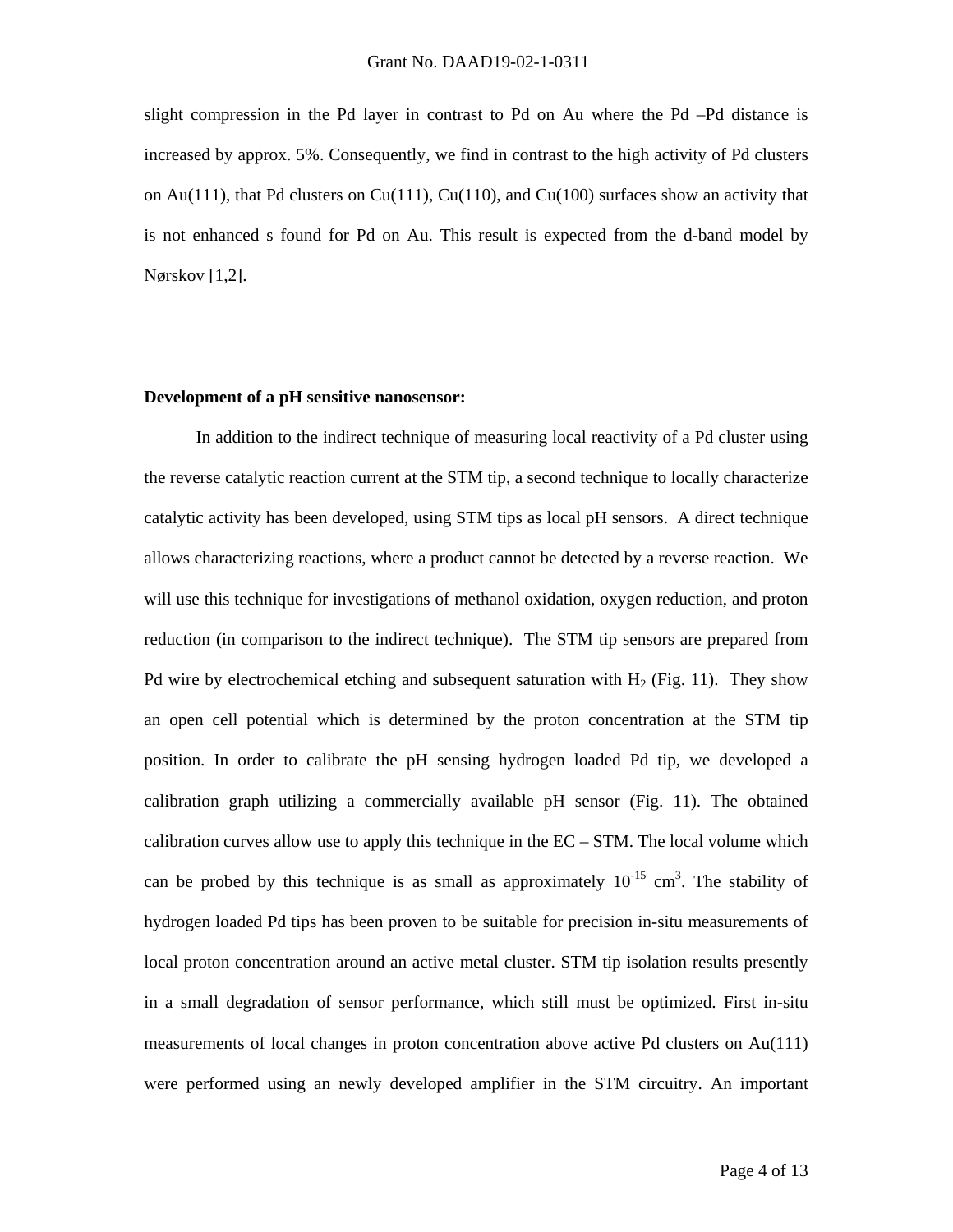advantage of this type of proton concentration sensor is the fact that it can be also used as STM tip for imaging of the surface morphology in a single experiment.

### **List of Appendix, Illustrations and Tables**

#### **Illustrations:**

- Fig. 1: EC STM images of different Pd loadings on Au(111) in order to investigate the influence of island density, edge atoms and island diameter.
- Fig. 2: Obtained hydrogen evolution current densities: comparison between different Pd loadings on Au(111).
- Fig. 3: Principles of the novel developed measuring technique.
- Fig. 4: Distance relationship investigations in order to determine diffusion constants of the involved reactants (upper graph). Current transients due to the hydrogen evolution of the deposited clusters measured at the unisolated tip apex (lower graph).
- Fig. 5: Schematic of the cluster deposition routine.
- Fig. 6: Cyclic voltamogramm of Pd deposition and dissolution on a gold tip (left) and Scanning-Electron-Microscope image (right) of deposited Pd on a electrochemically etched and isolated Au tip.
- Fig. 7: Subsequent deposition of three Pd clusters on Au(111).
- Fig. 8: Different current densities of three subsequently deposited Pd clusters on Au(111). The hydrogen evolution investigations utilizing the novel developed measurement technique reveals a different hydrogen evolution behaviour for varying number of clusters.
- Fig. 9: Subsequent deposition of several Pt clusters on Cu (upper images). Stability investigations of three Pt clusters on Cu (lower images).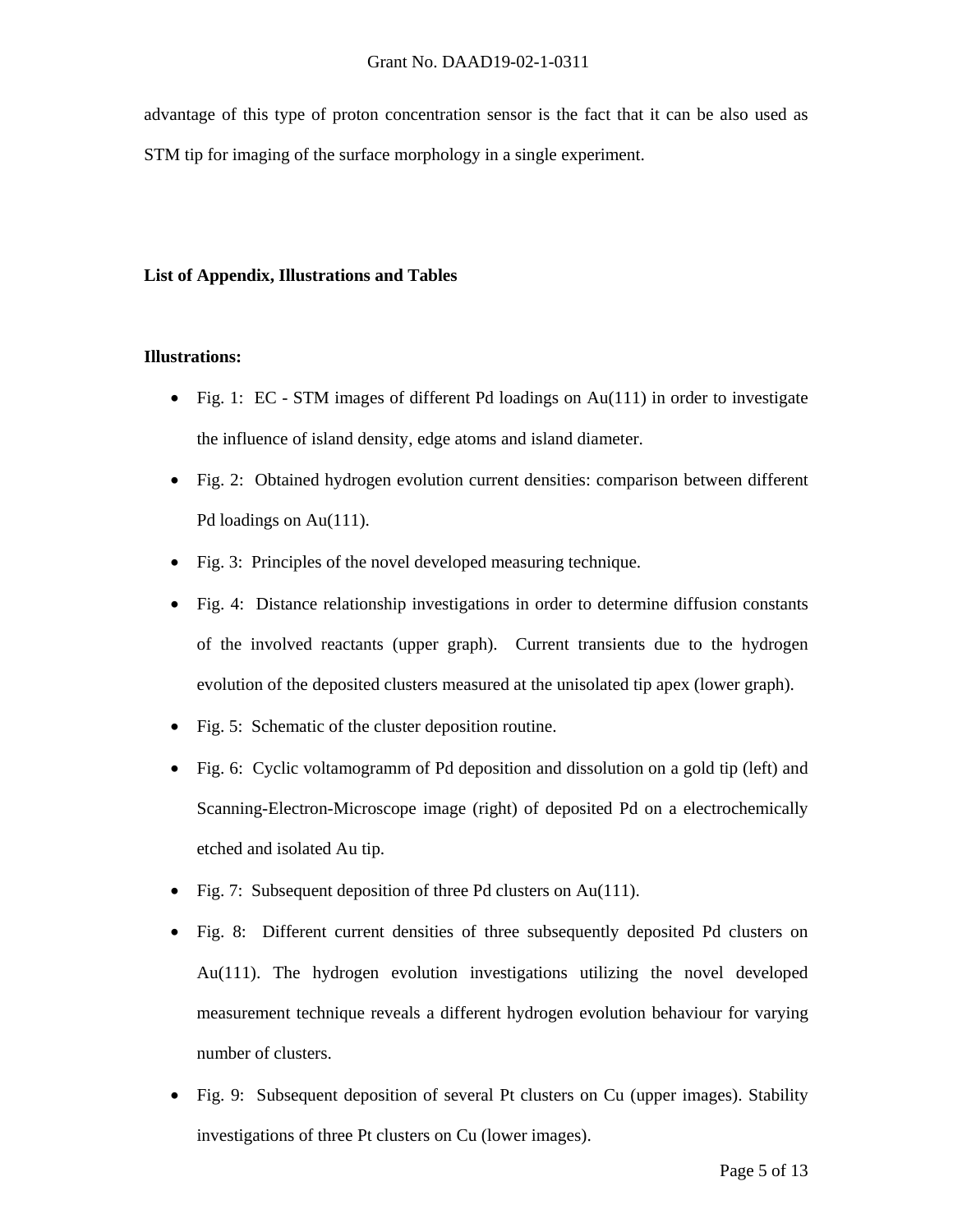- Fig. 10: Example images showing the different stages of optimization of the Pd nanoprobe preparation technique. The Pd tip etched with 1,45 V seems to have the best shape to combine local ph – sensing techniques with the electrochemical STM. Furthermore, the Pd tip can additionally be used as generator electrode to deposit localized nanostructures.
- Fig. 11: The comparison of different ph values measured with an commercially available ph – sensor and the obtained open cell potential of a hydrogen loaded pd wire led to a calibration graph for ph – sensing (left). The normalized and fitted graph to the right shows the dependence of the open cell potential on the ph – value for a hydrogen loaded Pd wire.

## **Publications:**

- J. Meier, K.A. Friedrich, U. Stimming, *Faraday Discuss.*, **121** (2002) 365.
- M. Del Popolo, E. Leiva, H. Kleine, J. Meier, U. Stimming, M. Mariscal, and W. Schmickler, *Appl. Phys. Lett.*, **81** (2002) 2635.
- M. Eikerling, J. Meier, U. Stimming, *Z. Phys. Chem.* **217** (2003) 395.
- M. Del Popolo, E. Leiva, H. Kleine, J. Meier, U. Stimming, M. Mariscal, and W. Schmickler, *Electrochim. Acta,* **81** (2003) 1287.
- J. Meier, J. Schiotz, P. Liu, J. K. Nørskov, U. Stimming, *Chem. Phys. Lett.,* **390** (2004) 440.
- J. K. Nørskov, T. Bligaard, A. Logadottir, J. R. Kitchin, J. G. Chen, S. Pandelov and U. Stimming, *J. Electrochem Soc.***152** (2005) J23-J26.
- S. Pandelov, and U. Stimming, submitted for publication.
- S. Pandelov, and U. Stimming, *in preparation*.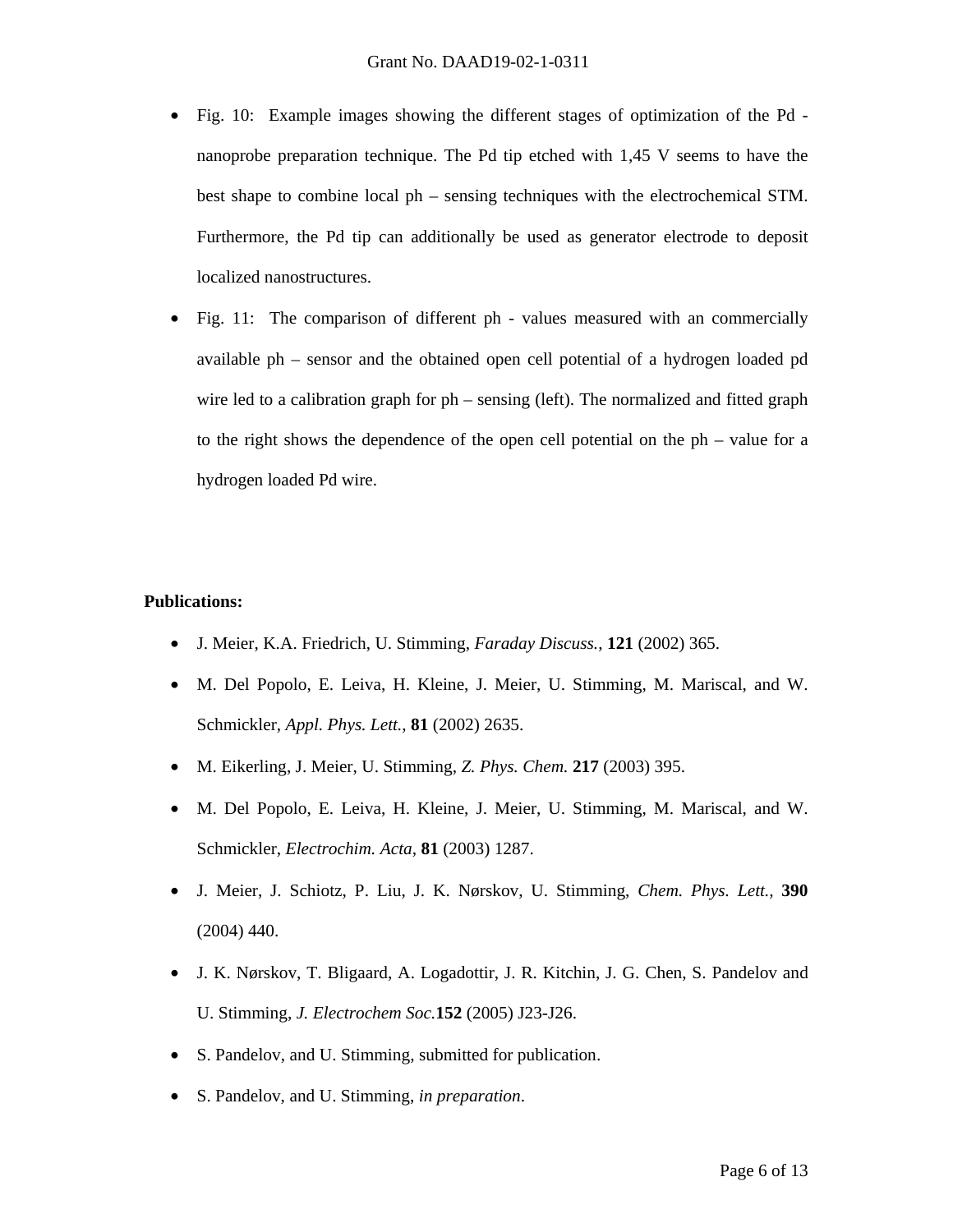### **Technical reports submitted to ARO**

Interim Technical Report: July 2002 – January 2003

Interim Technical Report: January 2003 – January 2004

Interim Technical Report: January 2004 – January 2005

Interim Technical Report: January 2005 – August 2005

### **List of all participating scientific personnel (earned degrees)**

Dr. Jürgen Meier, Ph.D. (2003).

Christian Camus, *diploma thesis* (2004)

Stanislav Pandelov, Ph.D. anticipated 2006

## **Bibliography**

[1] B. Hammer and J.K. Nørskov, *Surf.Sci.* **343** (1995) 211

[2] C. Camus, diploma thesis (2004).

# **Appendixes**



 $150 \ge 150$  nm





150 x 150 nm

| ML Pd/Au(111) | average island diameter<br>[nm]<br>10.2<br>7.8 | island density<br>[island/cm <sup>2</sup> ] $x10$ <sup>11</sup> | edge atoms/surface atoms<br>$\lceil \% \rceil$<br>1.65 |
|---------------|------------------------------------------------|-----------------------------------------------------------------|--------------------------------------------------------|
| 0.2           |                                                |                                                                 |                                                        |
| 0.35          |                                                | 8.9                                                             | 3.47                                                   |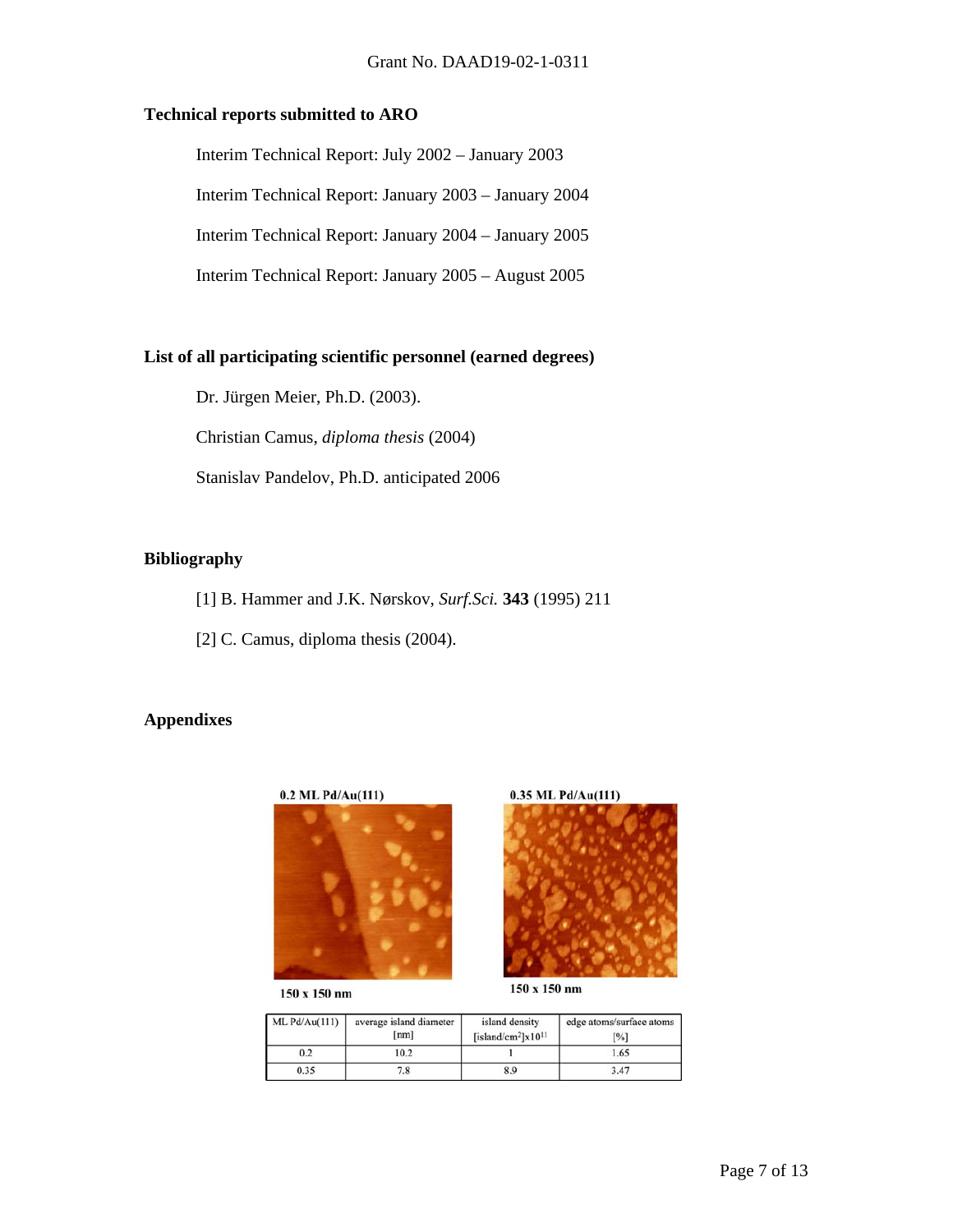Fig. 1: EC - STM images of different Pd loadings on Au(111) in order to investigate

the influence of island density, edge atoms and island diameter.



Fig. 2: Obtained hydrogen evolution current densities: Comparison between different Pd coverage on Au(111).



Fig. 3: Principles of the novel developed measuring technique.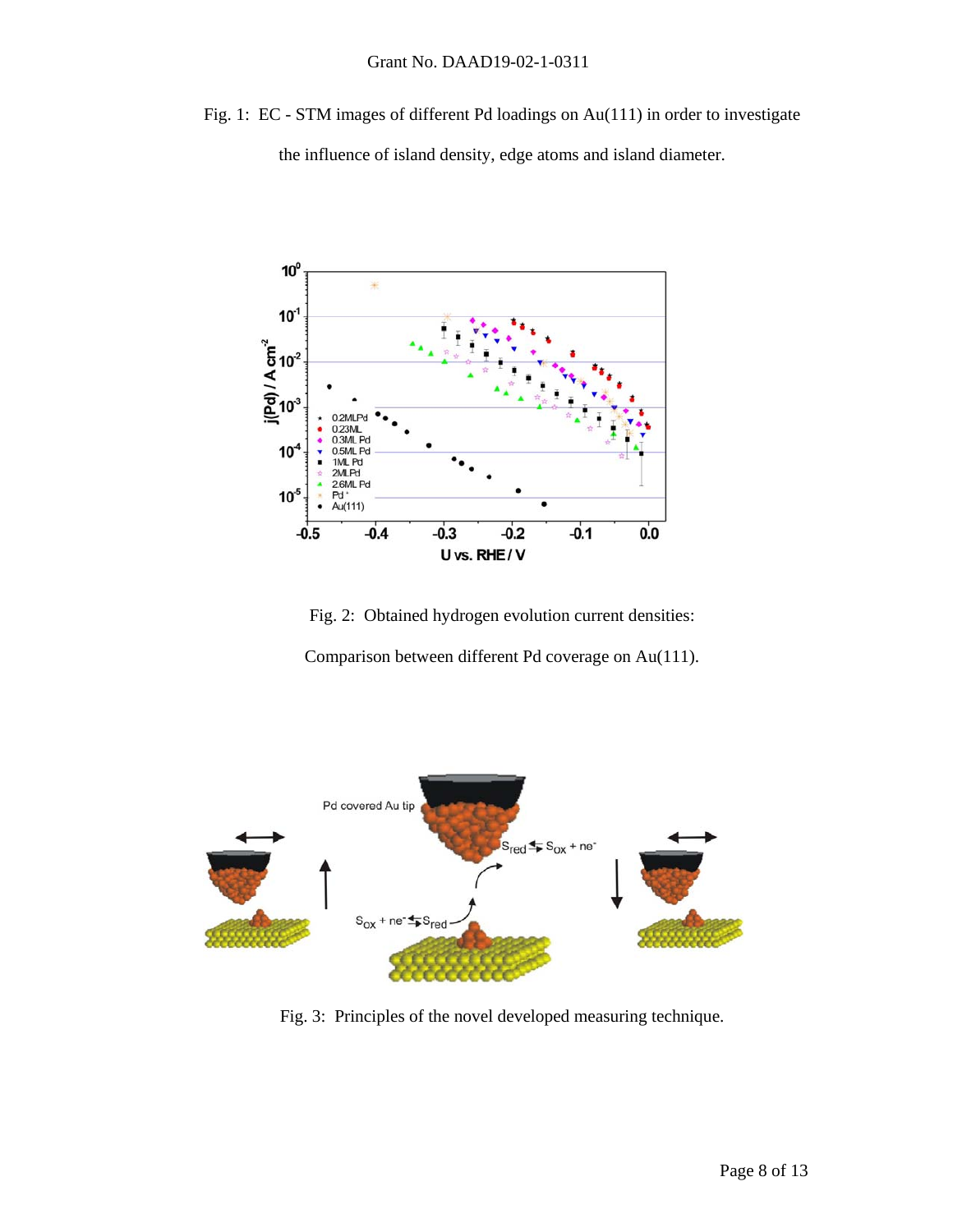

Fig. 4: Distance relationship investigations in order to determine diffusion constants of the involved reactants (upper graph). Current transients due to the hydrogen evolution of the deposited clusters measured at the unisolated tip apex (lower graph).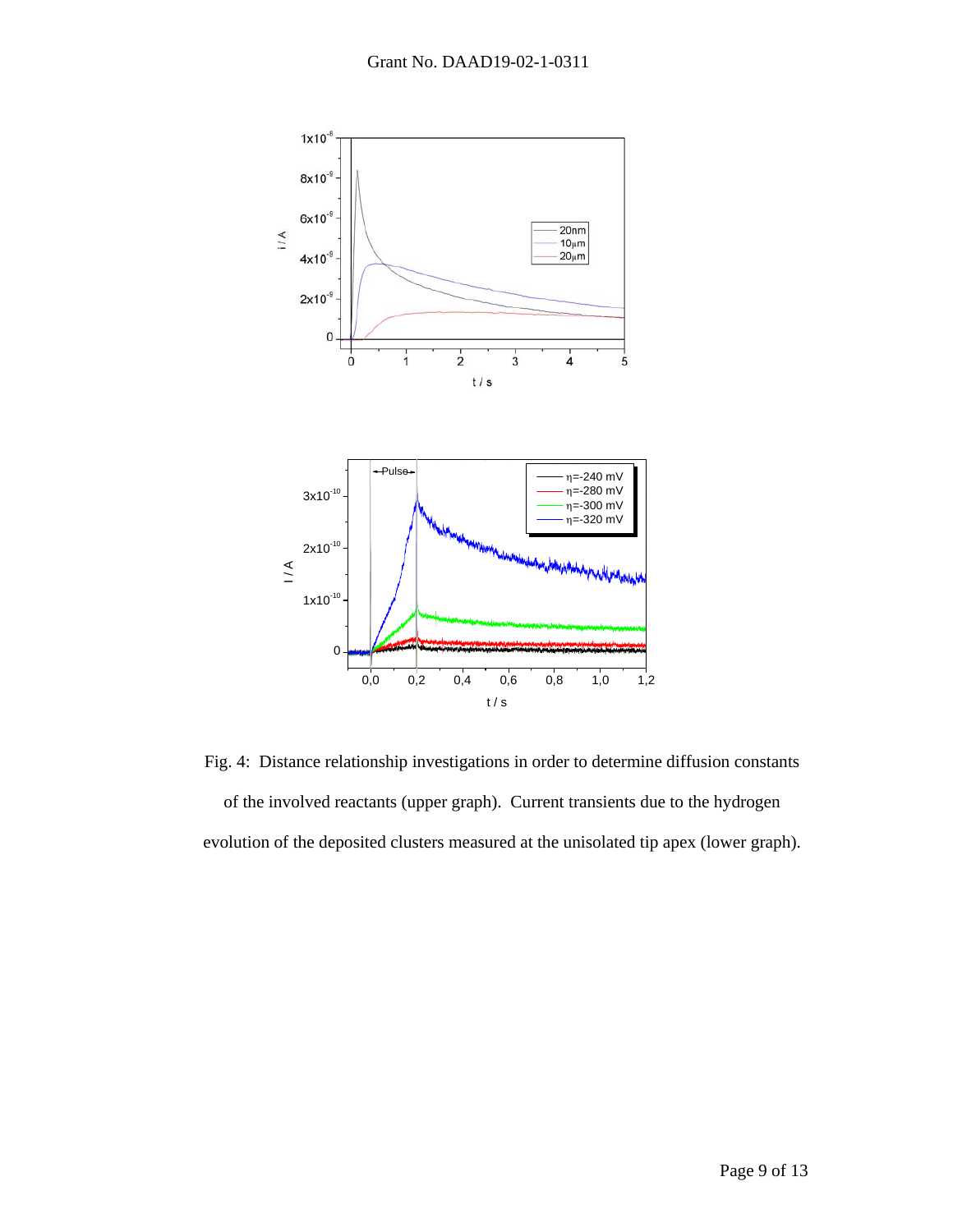

substrate-surface

Fig. 5: Schematic of the cluster deposition routine.





Fig. 6: Cyclic voltammogram of Pd deposition and dissolution on a gold tip (left) and Scanning-Electron-Microscope image (right) of deposited Pd on a electrochemically etched and isolated Au tip.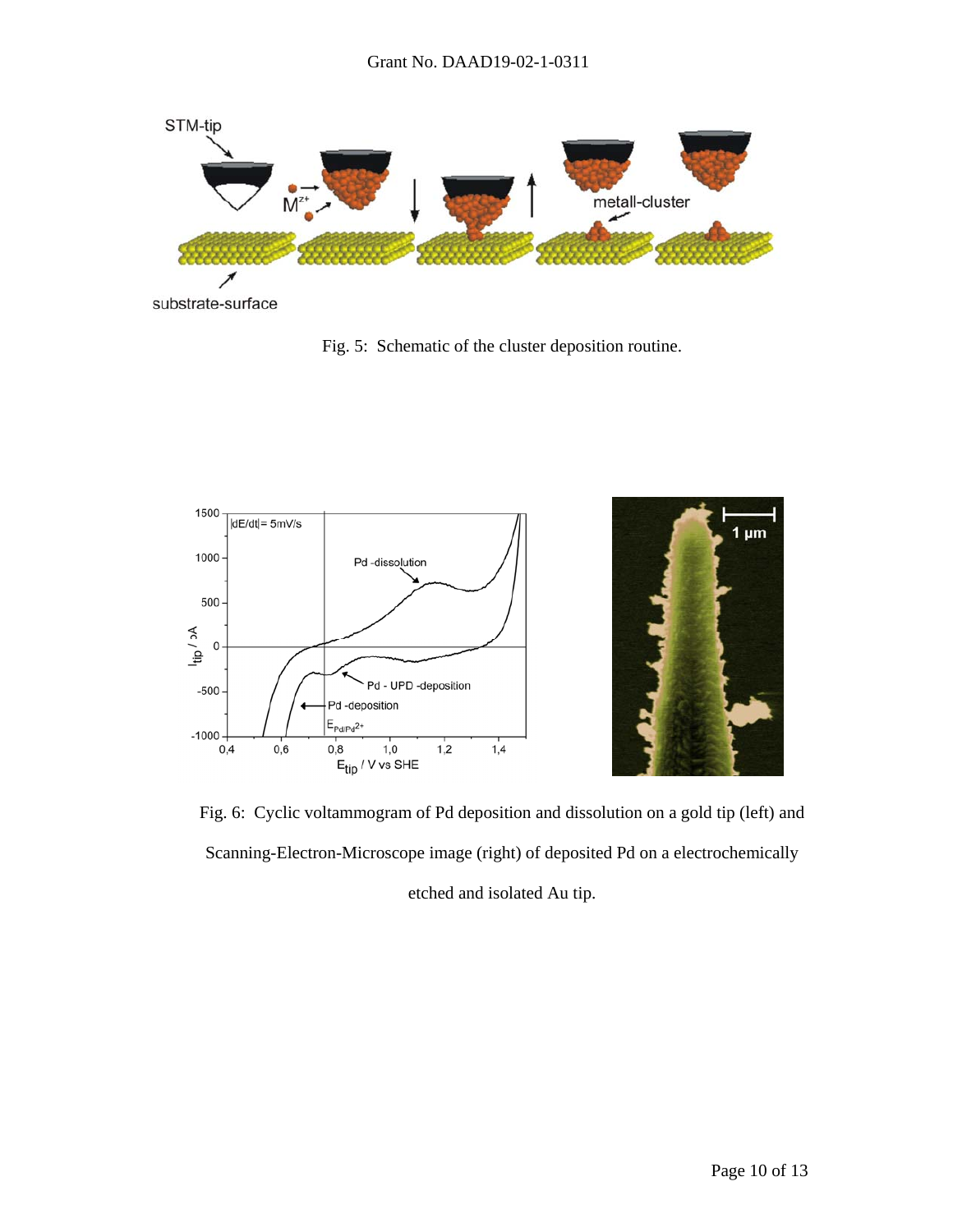

Fig. 7: Subsequent deposition of three Pd clusters on Au(111).



Fig. 8: Different current densities of three subsequently deposited Pd clusters on Au(111). The hydrogen evolution investigations utilizing the novel developed measurement technique reveals different hydrogen evolution rates for varying number of clusters.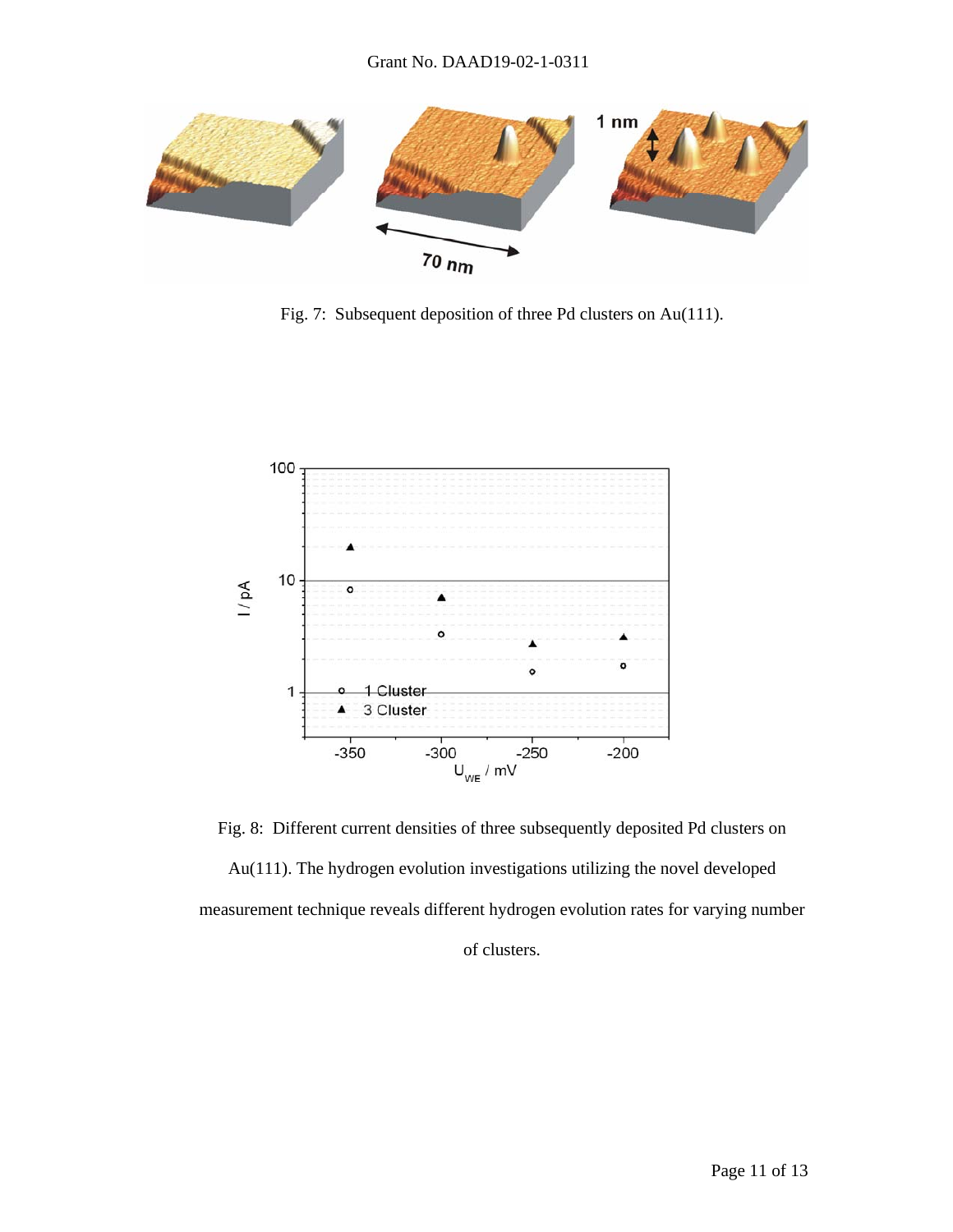### Grant No. DAAD19-02-1-0311



60 nm x 60 nm:





Fig. 9: Subsequent deposition of several Pt clusters on Cu (upper images). Stability

investigations of three Pt clusters on Cu (lower images).



Fig. 10: Example images showing the different stages of optimization of the Pd nanoprobe preparation technique. The Pd tip etched with 1.45 V seems to have the best shape to combine local pH sensing techniques with the electrochemical STM. Furthermore, the Pd tip can additionally be used as generator electrode to deposit

localized nanostructures.